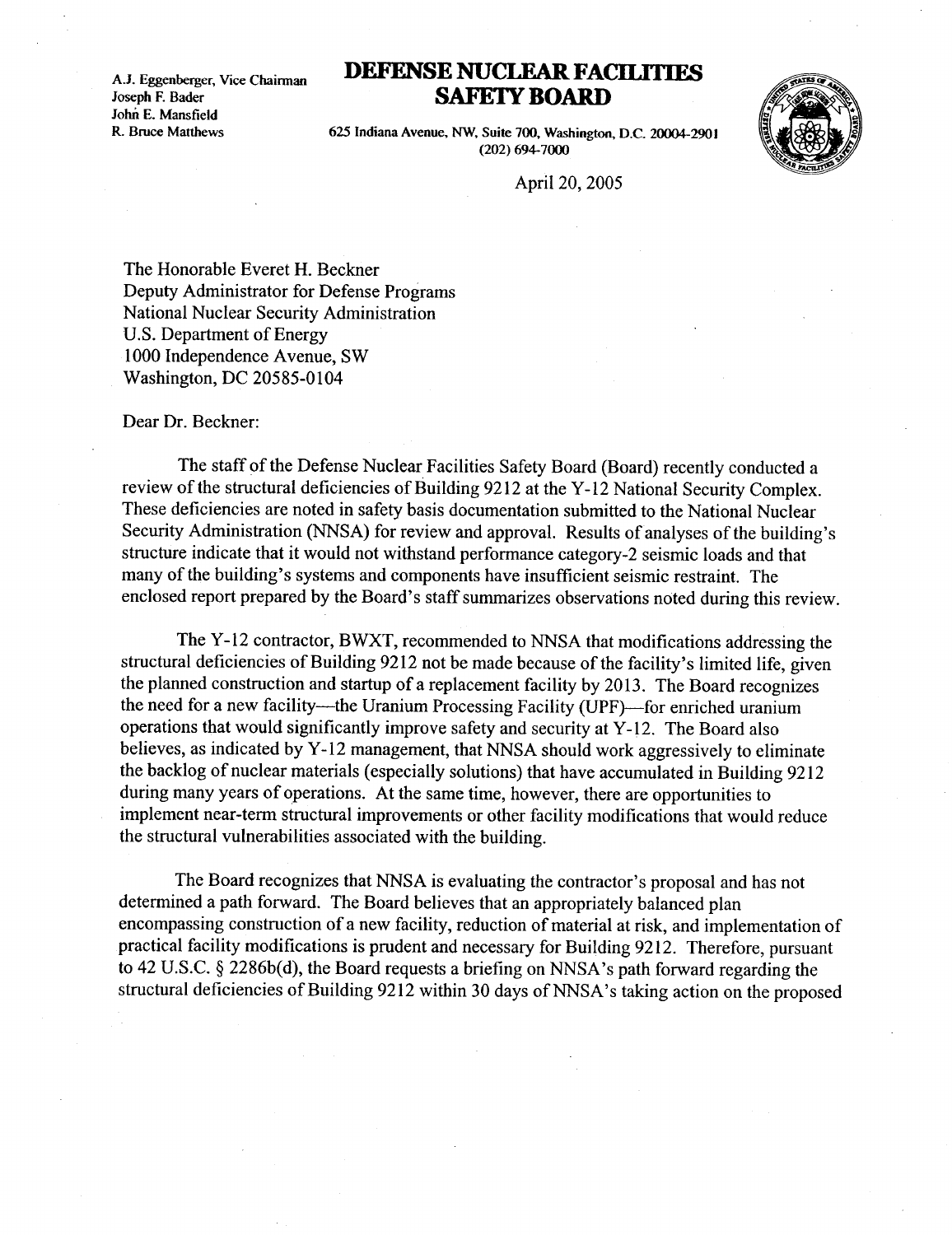## The Honorable Everet H. Beckner The Honor

safety basis, including plans to eliminate the backlog of nuclear materials. The Board also requests a discussion of the impact on these plans if UPF is delayed, including the point at which more aggressive remedies with respect to Building 9212 would be required.

Sincerely,

A. J. Eggenberger Acting Chairman

c: Mr. William J. Brumley Mr. Mark B. Whitaker, Jr.

Enclosure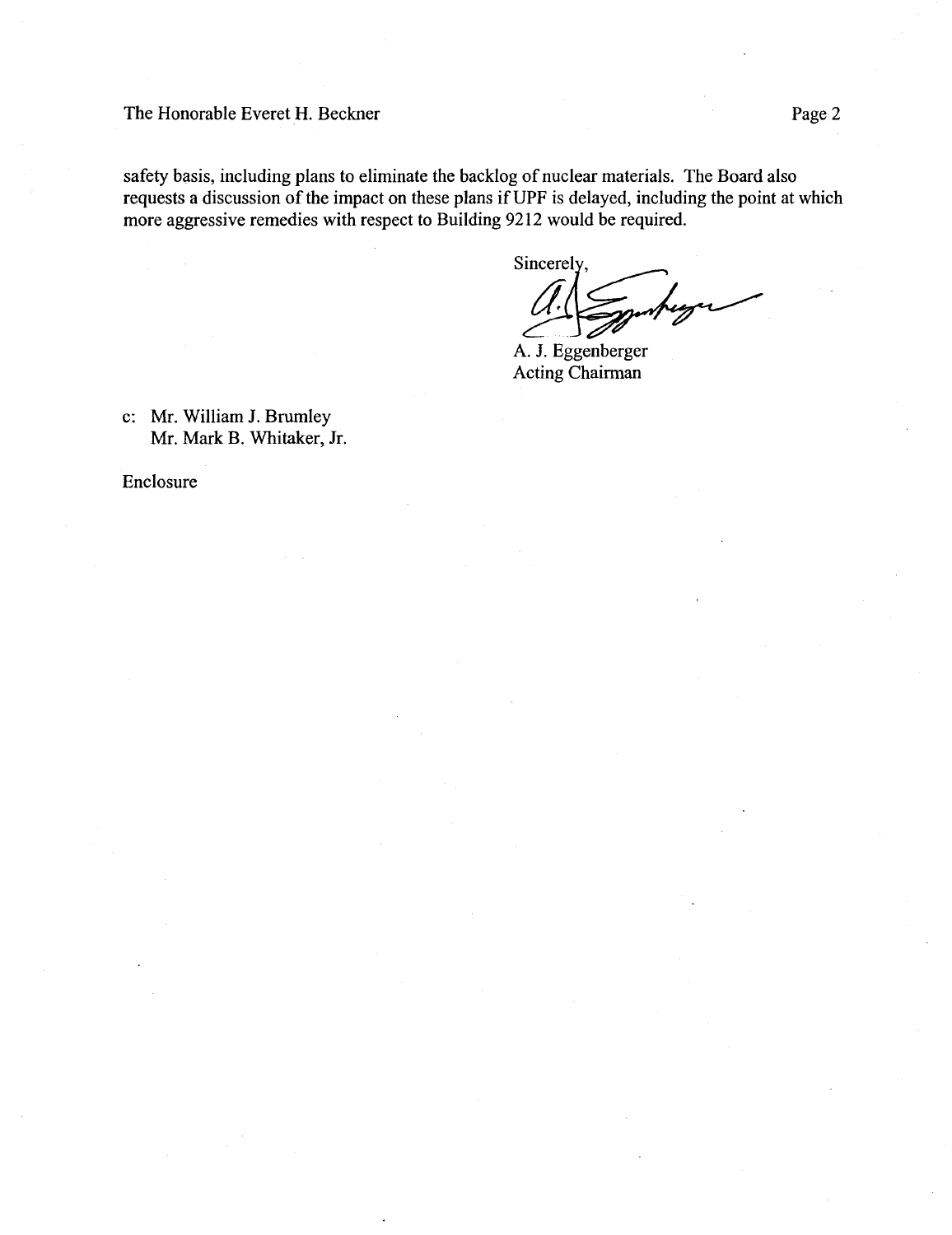## DEFENSE NUCLEAR FACILITIES SAFETY BOARD

## Staff Issue Report

April 11, 2005

**MEMORANDUM FOR:** J. K. Fortenberry, Technical Director

FROM: W. Linzau

SUBJECT: Structural Deficiencies, Building 9212

This report documents a review by the staff of the Defense Nuclear Facilities Safety Board (Board) regarding structural deficiencies of Building 9212 at the Y-12 National Security Complex (Y-12). To conduct this review, staff members W. Linzau, M. Moury, D. Owen, and T. Davis participated in discussions with site personnel and a walkdown of the facility on March 3, 2005. This report was supplemented by follow-up phone calls with contractor during the week of March 20, 2005 and April 11, 2005 .

Background. Building 9212 was constructed in stages during the 1940s and 1950s. Its primary mission is to recover and process enriched uranium for defense missions, as well as to store various forms of enriched uranium. The contractor, BWXT, submitted a new Documented Safety Analysis (DSA) for Building 9212 to the National Nuclear Security Administration's Y-12 Site Office (YSO) for approval. YSO is currently evaluating the DSA and plans to issue a Safety Evaluation Report by June 2005 .

In December 2004, approval of Mission Need (Critical Decision-0) was received for the new Uranium Processing Facility (UPF). This facility will assume the primary mission functions of Building 9212, allowing the latter facility to be deinventoried and deactivated . Startup of UPF is projected for 2013 . Uncertainties in the timing and level of funding could negatively impact the proposed schedule.

Structural Deficiencies . To support the DSA, BWXT completed an analysis of the building's structural response to natural phenomena events . The results show that portions of the facility would fail during a performance category (PC)-2 seismic event, and the roof would be damaged by a PC-2 wind event. The structural deficiencies include numerous failures of the bracing providing lateral force resistance, with failures typically occurring at the connections that are bolted or riveted. Other bracing has been cut or removed in the past. Moreover, sections of the facility were constructed without an adequate lateral load path, thus allowing excessive deformation of beams and columns during a PC-2 seismic event.

BWXT also performed an evaluation of the seismic resistance capacity of components and systems within the facility. The results show that seismic resistance was not considered in the design of most of the supports and anchorages of various tanks, glass columns, storage racks, throughout the facility.